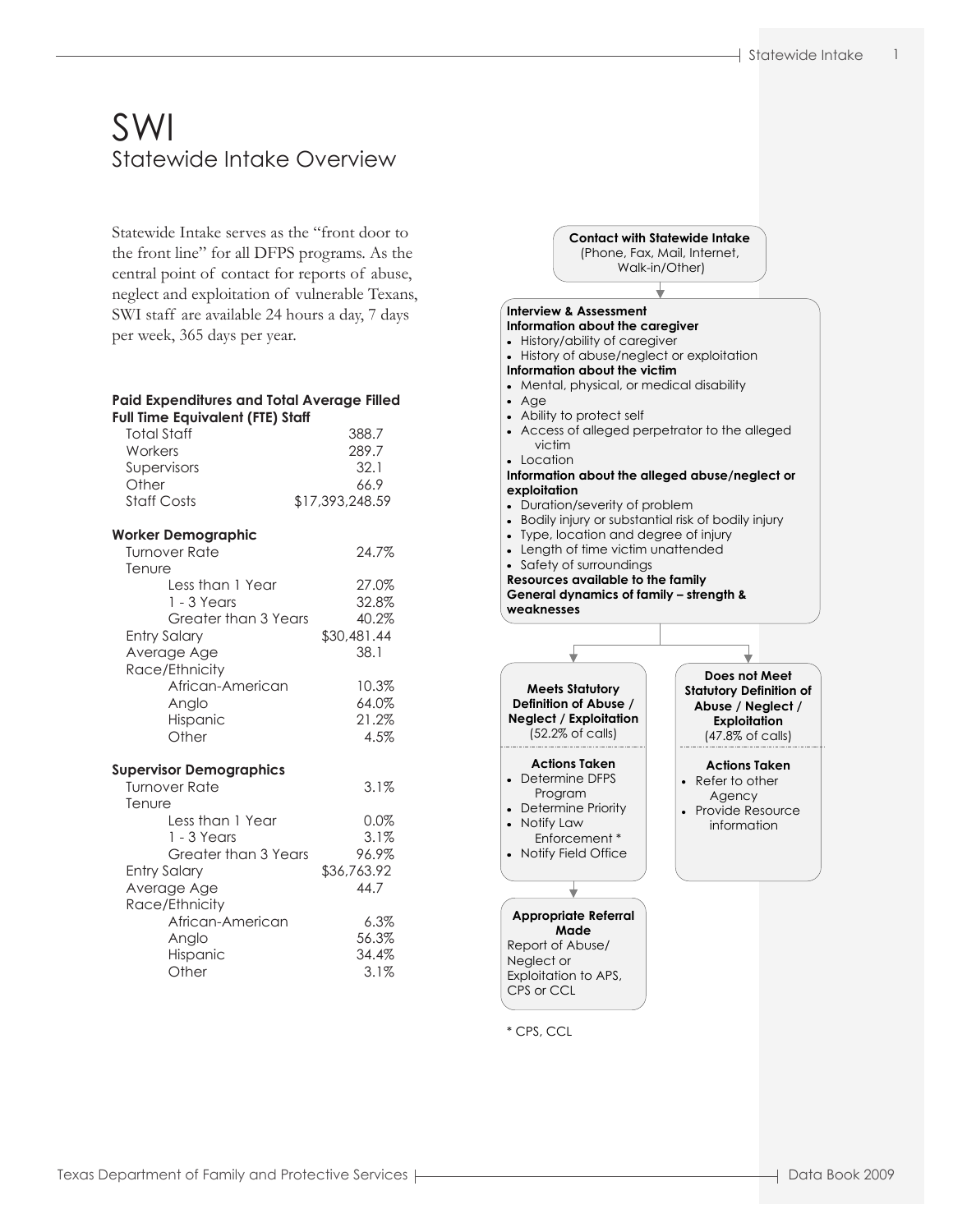# **Legal Responsibility for Statewide Intake**

#### **Statutory References**

 **Federal: Social Security Act State: Texas Family Code, Human Resource Code**

### **Major Functions**

- Centralized point of intake for child abuse and neglect, abuse, neglect or exploitation of the elderly or adults with disabilities, clients served by DSHS or DADS employees in State Hospitals or State Schools, and children in licensed child-care facilities or treatment centers for the entire State of Texas.
- Open 365 days a year, twenty-four hours a day, seven days a week.
- Able to receive information via phone, Internet reporting system, fax or mailed correspondence.
- Responsibility to assess information received to the definitions of possible abuse, neglect or exploitation for each program served and to prioritize and route the information to the correct destination workload.
- Information and Referral Service as warranted or when information received does not meet statutory definitions.
- Generate Law Enforcement Notifications and route to the correct law enforcement jurisdiction for CPS and CCL programs.
- Insure confidentiality of IMPACT history and caller identity.
- Serve as an Expedited Background Check function for CPS by checking criminal and IMPACT history to aid field staff during emergency removals.
- Quality Assurance unit to review complaints, random call monitors and to develop Best Practice trainings for Intake staff.
- Point program for identifying problems with IMPACT rollouts.
- Provide daily reports on call volume per application; hold times per application, etc.
- Integrate hardware and software upgrades to phone and computer systems to reduce hold times and improve efficiency.
- Use of an IEX Workforce Management System to schedule shifts, breaks and meal times for intake workers in order to maximize efficiency.
- Telstrat Call Parrot call recording system utilized to record phone calls for Quality Assurance and legal requirements.

## **Challenges**

- Respond to ever increasing number of phone calls, Internet reports, fax and mailed correspondence while keeping hold times to eight minutes or less while maintaining a high quality of intakes.
- Increase number of bilingual staff.
- Reduce turnover.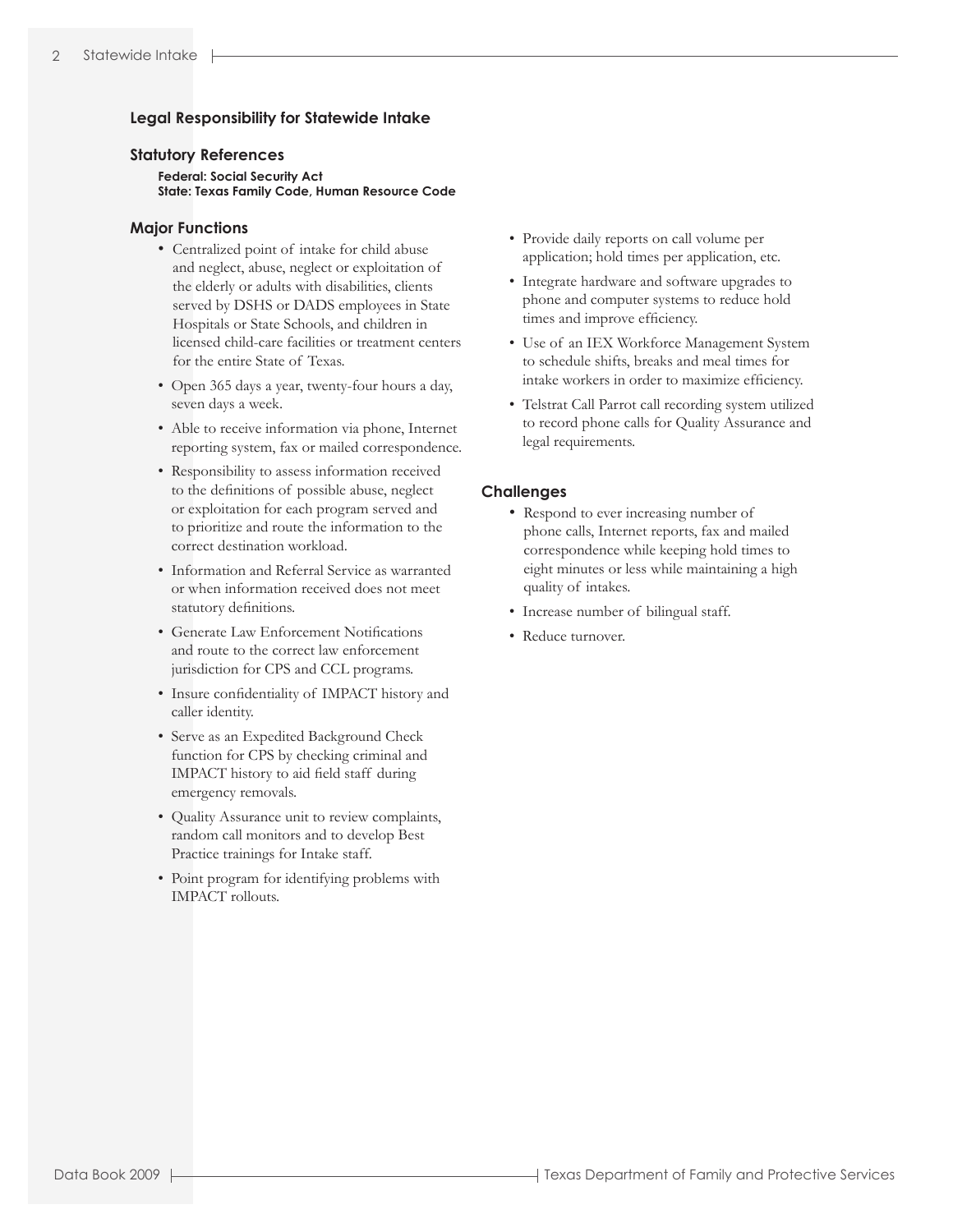| <b>Fiscal Year</b> | <b>Hold Time</b> | # of Calls | % Change |
|--------------------|------------------|------------|----------|
| 2005               | 5.2              | 805,799    | 11.0%    |
| 2006               | 7.1              | 821,774    | 2.0%     |
| 2007               | 9.6              | 647.909    | $-21.2%$ |
| 2008               | 11.4             | 678,330    | 4.7%     |
| 2009               | 10.6             | 690,430    | 1.8%     |

# **Number of Calls Received by Method of Receipt Number of Calls Received Number of Calls Received by Method of Receipt Fiscal Year 2009 Fiscal Year 2009**

| <b>Call Type</b> | <b>Number of Calls</b> | Z       |
|------------------|------------------------|---------|
| <b>Internet</b>  | 107.942                | 15.6%   |
| Mail/Fax         | 30.665                 | $4.4\%$ |
| Other            | 1,109                  | 0.2%    |
| Phone            | 550,538                | 79.7%   |
| Walk-in          | 176                    | 0.0%    |
|                  | ^^^<br>$\sqrt{\wedge}$ | 1 ററ റത |

# 690,430 100.0%

# **Number of Calls Over Time**



fewer callers chose to be routed to intake specialists than in past years for information and referral information. Note: A major phone system upgrade occurred at Statewide Intake in August 2006. Phone scripts were updated, giving callers informa*tion about entities external to DFPS who might better meet their needs, such as 211, TANF, and Foodstamps. As a result, signficantly*

### **Number of Calls by Type of Call Number of Calls by Type of Call Fiscal Year 2009 Fiscal Year 2009**

|                                                                         | Adult<br><b>Protective</b><br><b>Services</b><br>- In Home | Adult<br>Protective<br>Services -<br><b>Facility</b> | Child<br>Protective<br><b>Services</b> | <b>Residential</b><br><b>Child Care</b><br>Licensing | <b>Child Care</b><br>Licensing | <b>Total</b> | % of Total |
|-------------------------------------------------------------------------|------------------------------------------------------------|------------------------------------------------------|----------------------------------------|------------------------------------------------------|--------------------------------|--------------|------------|
| <b>Reports of Alleged</b><br>Abuse/Neglect*                             | 89,556                                                     | 10,383                                               | 252,529                                | 4,182                                                | 3,832                          | 360,482      | 52.2%      |
| <b>Case Related Special Requests</b>                                    | 32                                                         | $\Omega$                                             | 26,223                                 | 5                                                    |                                | 26.261       | 3.8%       |
| <b>Non Case Related Special</b><br>Requests                             |                                                            |                                                      | Data not available by program          |                                                      |                                | 550          | 0.1%       |
| Information and Referral - Related<br>to Protective Services            |                                                            |                                                      |                                        |                                                      |                                | 257,386      | 37.3%      |
| Information and Referral - Not<br><b>Related to Protective Services</b> |                                                            |                                                      |                                        |                                                      |                                | 45,751       | $6.6\%$    |
| <b>Grand Total</b>                                                      | 89,588                                                     | 10,383                                               | 278,752                                | 4.187                                                | 3,833                          | 690,430      | 100.0%     |

*Note: The term "calls" represent information received by DFPS and then entered into IMPACT system.*

Information may be received in the form of a telephone call, regular mail, via Internet reporting system or via fax:

 $*$  Calls and reports by date report received.